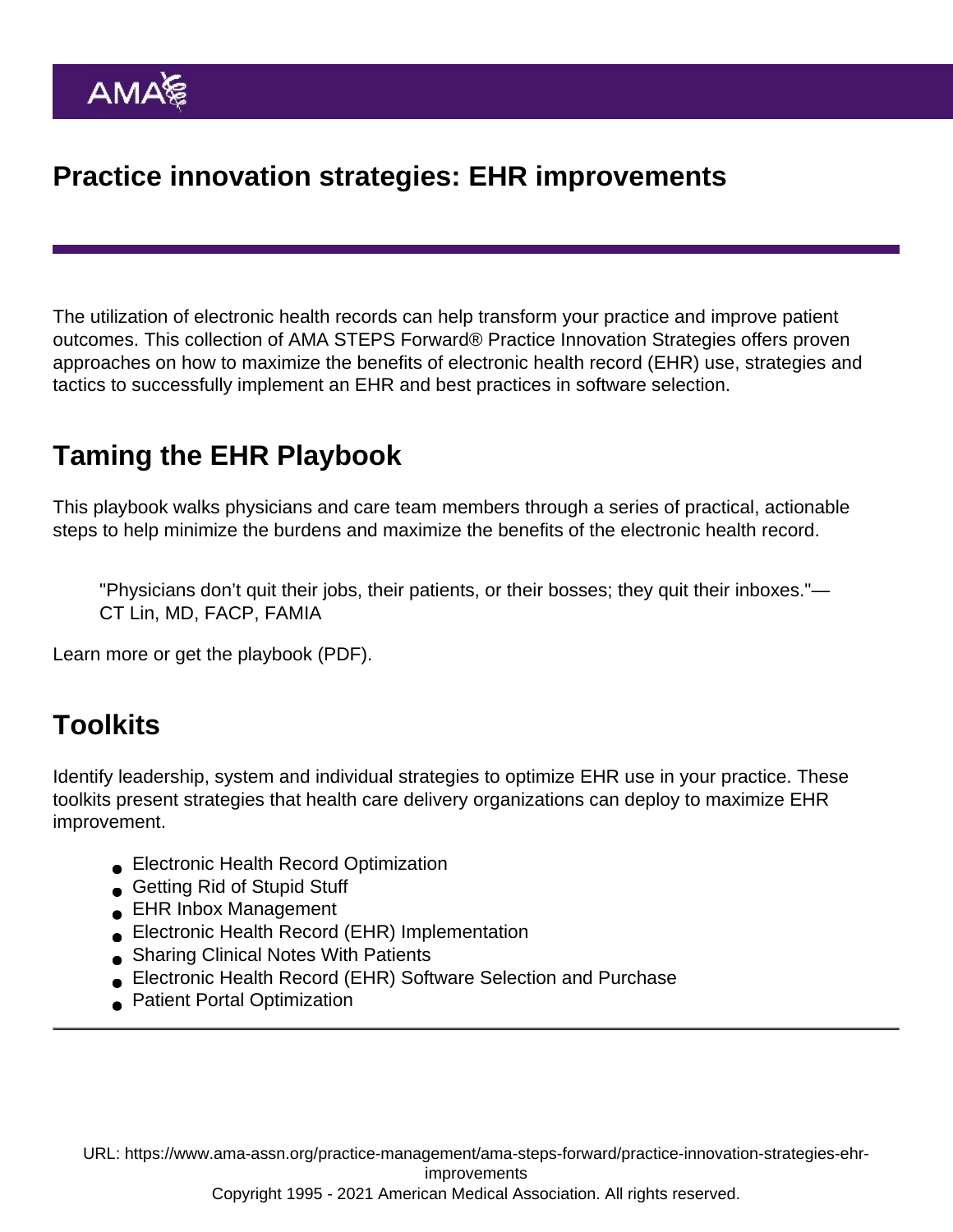# **Webinars**

The utilization of EHRs can help transform your practice and improve patient outcomes. Learn more from expert-led webinars on improving EHR usability.

# Podcast

- **[Improve Practice Efficiency with EHR "Quick Wins"](https://open.spotify.com/episode/1eXQssHxsXqF5oV9qR29Pr)**
- [Taming the EHR](https://open.spotify.com/episode/5RDsyi9mb1VsUtAzijHkAp)

### **Discussions**

While EHRs have clear benefits, there are still usability and safety challenges that need to be addressed. Read the Physician Innovation Network conversation to learn more about this issue: [EHR](https://innovationmatch.ama-assn.org/groups/ama-physician-innovation-network-public-area/discussions/ehr-usability-safety-what-needs-to-change) [Usability & Safety–What needs to change?](https://innovationmatch.ama-assn.org/groups/ama-physician-innovation-network-public-area/discussions/ehr-usability-safety-what-needs-to-change)

#### Resources

Physician cybersecurity

Viruses, malware and hackers pose a threat to patients and physician practices. The AMA has curated resources and has tips for physicians and health care staff to protect patient health records and other data from cyberattacks.

[Access the AMA's physician cybersecurity news and resources](https://www.ama-assn.org/practice-management/sustainability/physician-cybersecurity).

### Research

This collection of EHR research focuses on core measures of EHR use, physician burnout and EHR and practice efficiency.

URL: [https://www.ama-assn.org/practice-management/ama-steps-forward/practice-innovation-strategies-ehr](https://www.ama-assn.org/practice-management/ama-steps-forward/practice-innovation-strategies-ehr-improvements)[improvements](https://www.ama-assn.org/practice-management/ama-steps-forward/practice-innovation-strategies-ehr-improvements) Copyright 1995 - 2021 American Medical Association. All rights reserved.